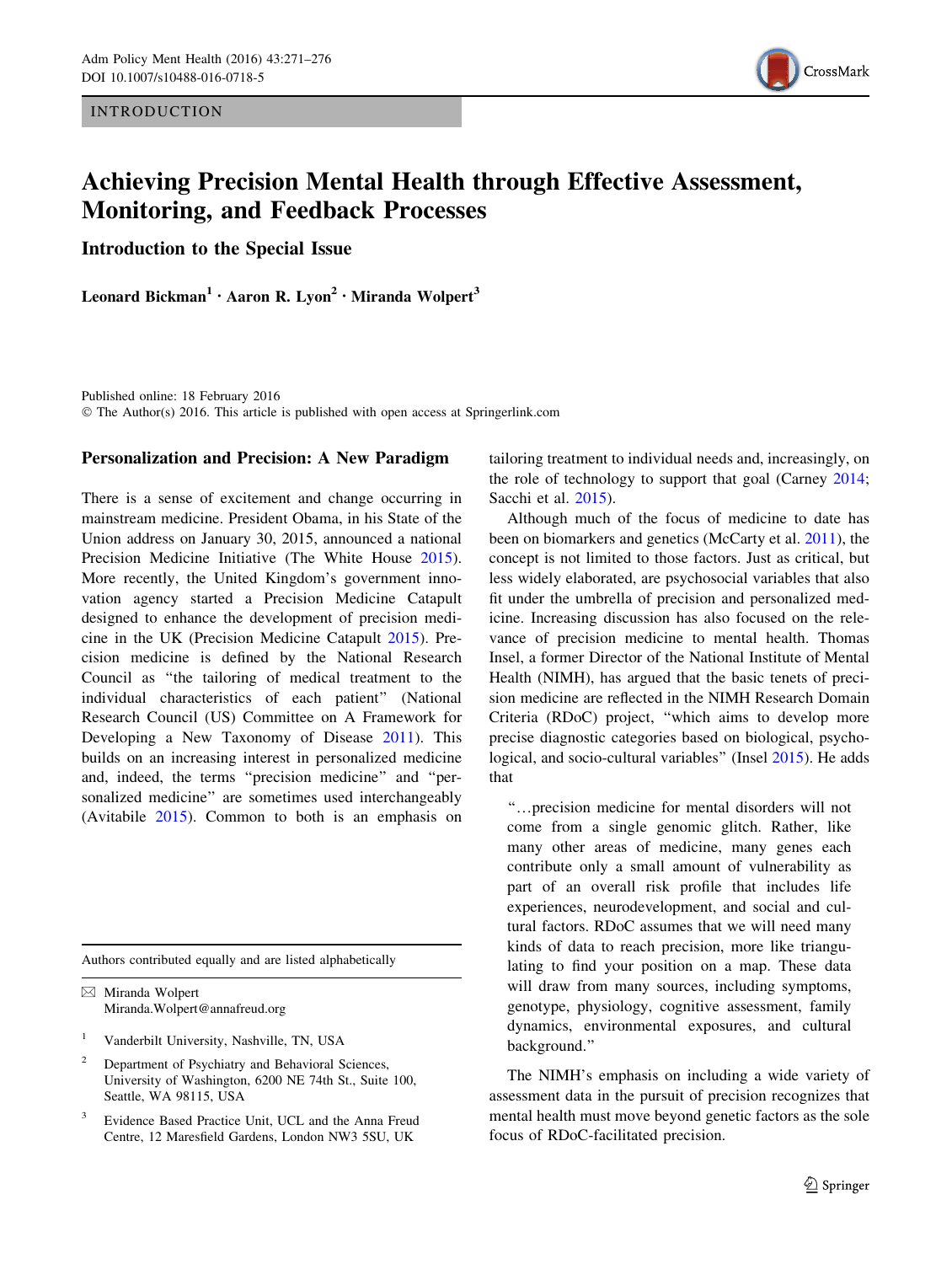# Precision Mental Health: Definitions and Requirements

For precision medicine to become a reality in mental health, it is necessary to have precise assessment, monitoring, and feedback information. We define precision mental health as an approach to prevention and intervention that focuses on obtaining an accurate understanding of the needs, preferences, and prognostic possibilities for any given individual, based on close attention to initial assessment, ongoing monitoring, and individualized feedback information, and which tailors interventions and support accordingly in line with the most up-to-date scientific evidence. In particular, this data-driven approach to clinical decision-making should include seven types of psychosocial data, which are described below (and summarized in Table 1):

(1) Personal data relevant to understanding the nature of presenting problems and how they might be addressed may include description of the presenting problem and/or psychiatric diagnoses, but also consideration of other factors, including genetic, developmental, social, and cultural variables. We anticipate that this will go beyond more than just symptoms, to include prominent and systematic consideration of information that may inform intervention choices, including motivation to change, personality traits, and demographics.

Table 1 Types of psychosocial data relevant to precision mental health

| Data type                   | Description                                                                                                                                                         |
|-----------------------------|---------------------------------------------------------------------------------------------------------------------------------------------------------------------|
| Personal data               | Individual-level information that may inform<br>intervention choice/selection (e.g.,<br>demographics; diagnoses; cultural variables;<br>motivation to change)       |
| Aims and risks<br>data      | The focus and expected outcomes of treatment as<br>well as potential risks                                                                                          |
| Services<br>preference data | Client choices/selections at key decision points<br>regarding services                                                                                              |
| Intervention data           | Aspects of the services delivered over the course<br>of treatment (e.g., intervention integrity; dose/<br>intensity; duration; timing)                              |
| Progress data               | Movement toward the intended and agreed aims<br>of any intervention, and against identified<br>benchmarks                                                           |
| Mechanisms data             | The hypothesized link between intervention and<br>outcomes. May be mediators of treatment (e.g.,<br>skills development or use, therapeutic alliance,<br>$etc.$ )    |
| Contextual data             | Factors external to the individual/intervention<br>that moderate or mediate outcomes (e.g.,<br>quality and amount of service available; family<br>functioning data) |

- (2) Aims and risks data Clarifying the focus and expected outcomes of treatment as well as any risks or likely side effects is a key issue for mental health and one that currently is all too often hazy or illdefined. This does not mean that service users get to choose any aim or goal to work on and the service provider has to comply; rather, this is about capturing what has been mutually agreed as the focus for treatment to allow precision in terms of tailoring the intervention to the aim, along with any acknowledged risks, and ensuring progress toward this end. Service recipients with identical symptom profiles and case formulations often have different aims, and these aims may further diverge from those of their care provider. Precision mental health tailors activity to the specific agreed-upon aims.
- (3) Service preference data relevant to understanding patient/client choices at key decision points regarding services. Similar to aims data, service recipients with identical symptom profiles and case formulations may have divergent preferences for different interventions. In situations where the evidence for two different interventions is relatively equally balanced, then preference data are crucial to help guide intervention selection, to ensure personalization and precision (Jacob et al. [2015\)](#page-5-0), and to prevent misdiagnosis of preference (Mulley et al. [2012\)](#page-5-0).
- (4) Intervention data that capture aspects of the services delivered over the course of treatment, including their dose/intensity, duration, cost, and timing. This includes precision as to different interventions and aspects of interventions, and may benefit from taxonomies that are not just modality based, using the TIDieR framework to capture details of interventions (Hoffmann et al. [2014\)](#page-5-0). These include the behavioral taxonomy developed by Michie et al. [\(2014](#page-5-0)) and the ''common elements'' of evidencebased treatments suggested by Chorpita et al. [\(2005](#page-5-0)), alongside more traditional ''common factors'' identified in the literature (Bickman [2005\)](#page-5-0). Aspects of intervention integrity/fidelity (i.e., adherence, competence, differentiation, and relational elements; Southam-Gerow and McLeod [2013](#page-5-0)) also represent key aspects of intervention data.
- (5) Progress data relevant to understanding movement toward the intended and agreed aims of any intervention and against identified benchmarks (see #3 above). These data are collected routinely over time using within-subjects comparisons and relevant metrics as identified in #1 and #3 above.
- (6) Mechanisms data relevant to the hypothesized link between intervention and outcomes (Kazdin, [2007](#page-5-0)). These are frequently the hypothesized mediators of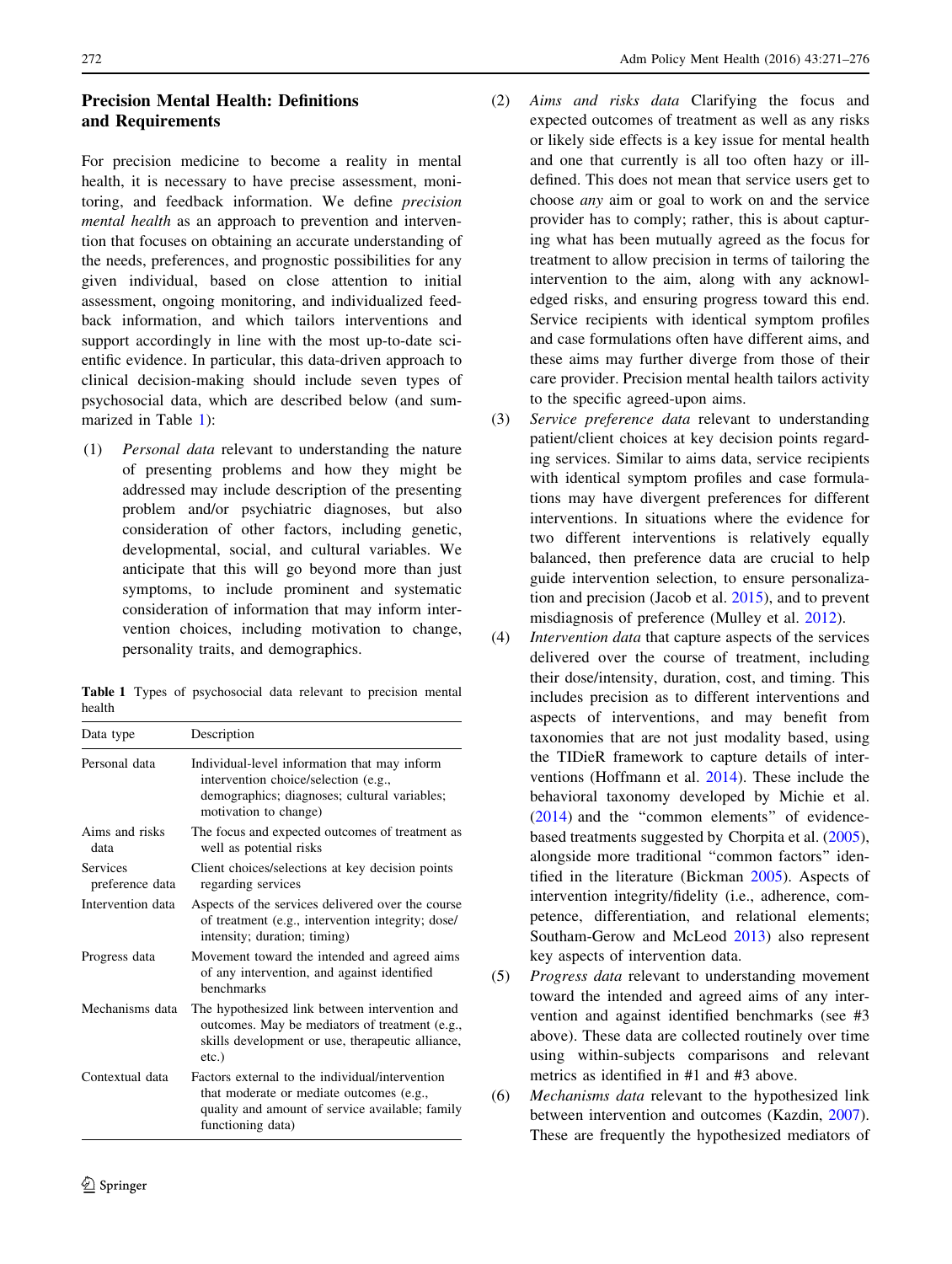treatment. For example, therapeutic alliance would be included as an explanatory factor if it is not considered to be an explicit component of the intervention (see #5), but this might also include skills developed by the service recipient as part of the intervention, such as increased coping skills or social skills.

(7) Contextual data relevant to understanding the factors that moderate or mediate outcomes, such as quality and amount of service available, or other data external to the individual or the intervention delivered (which are captured in #4 and #6). These are data about the environment in which the individual lives, in contrast to personal data (described in #1).

Precision mental health can be distinguished from current ''best practice'' in mental health promotion and provision in the following ways. First, it involves careful, ongoing consideration of the seven data elements above over the course of any intervention. In this way, precision mental health should be ''data driven'' in a manner that extends well beyond the growing contemporary emphasis on client outcome tracking. Second, given the extensive data that will be required to make precision mental health a reality, our conceptualization is committed to using relevant technology to manage information and support precision in assessment monitoring and feedback. It should be acknowledged, however, that precision mental health is currently an aspirational goal and that much of the current data in mental health are largely flawed and proximate (Wolpert et al., [2014](#page-5-0)). In light of this, those seeking to support precision mental health need to take due account of the imprecision of current data sources.

# Precision Mental Health, Measurement, and Feedback in Clinical Practice

This special issue marks a step toward considering current best practice in using these data sources to support precision mental health across both the United States and the United Kingdom. Although none of the authors in the present issue have conceptualized their work in terms of precision mental health, we feel that all the contributors are working toward this end. We advocate that, as a community of researchers and practitioners, we should begin to frame the collection and use of patient-reported outcomes and other measures in terms of precision mental health. We anticipate that doing so will not only facilitate alignment between mental health and the broader healthcare agenda, but also help to overcome some terminology differences that have emerged in the areas of outcome monitoring and feedback, which we would like to redress.

In particular, there is a plethora of terms used across the literature to refer to various components of precision mental health services. These include Measurement-Based Care (MBC) (Scott and Lewis [2015](#page-5-0)), Outcome-Informed Therapy (Duncan et al. [2011\)](#page-5-0), Feedback Informed Therapy (FIT) (Miller et al. [2015](#page-5-0)), Routine Outcome Monitoring (ROM) (Carlier et al. [2012](#page-5-0)), and Measurement Feedback Systems (MFS) (Bickman [2008](#page-5-0)). Among these, ROM and MFS are the two most common shorthand terms that have come to be used differently across the United States and United Kingdom to refer to the varied elements of the assessment, monitoring, and feedback process. The former emphasizes the importance of collecting data that inform an understanding of outcomes—with a focus particularly on #1–3 and 5 above—and is widely used in the United Kingdom. The latter emphasizes the use of systems to provide feedback from those accessing services, which also focuses on data related to #1–3 and 5 above, but has additionally paid more attention to other relevant data on a routine basis, including mechanism data (#6 above), and consideration of the nature of interventions (#4 above). This includes natural language descriptions of the content of treatment above (Kelly et al. this issue) and specific evidence-based intervention components (Chorpita et al. this issue). In practice, the terms are often used interchangeably, and those promoting ROM and MFS approaches share a common commitment to systematically capturing data and supporting clinicians to make use of all the elements listed above. Regardless of the terminology, this is a revolutionary perspective given that traditional mental health intervention does not involve any systematic data collection or considerations of outcomes from the user perspective (Garland et al. [2003](#page-5-0); Hatfield and Ogles [2004](#page-5-0)). Moreover, these are universal approaches to improving outcomes that can be used regardless of the type of treatment or characteristics of the client or clinician. We would advocate that they be increasingly subsumed under the term precision mental health.

# Precision Mental Health: Challenges and Opportunities

### Relevant Data Components

We anticipate that the advancement of precision mental health will require greater use of data sources not yet fully tapped by current approaches to mental health symptom assessment, such as educational- or employment-related functioning, cognitive and neurological testing, and other bio-social indicators (relevant to #1, 6, and 7 above). There is no conceptual reason why these data elements cannot be increasingly integrated into feedback systems, particularly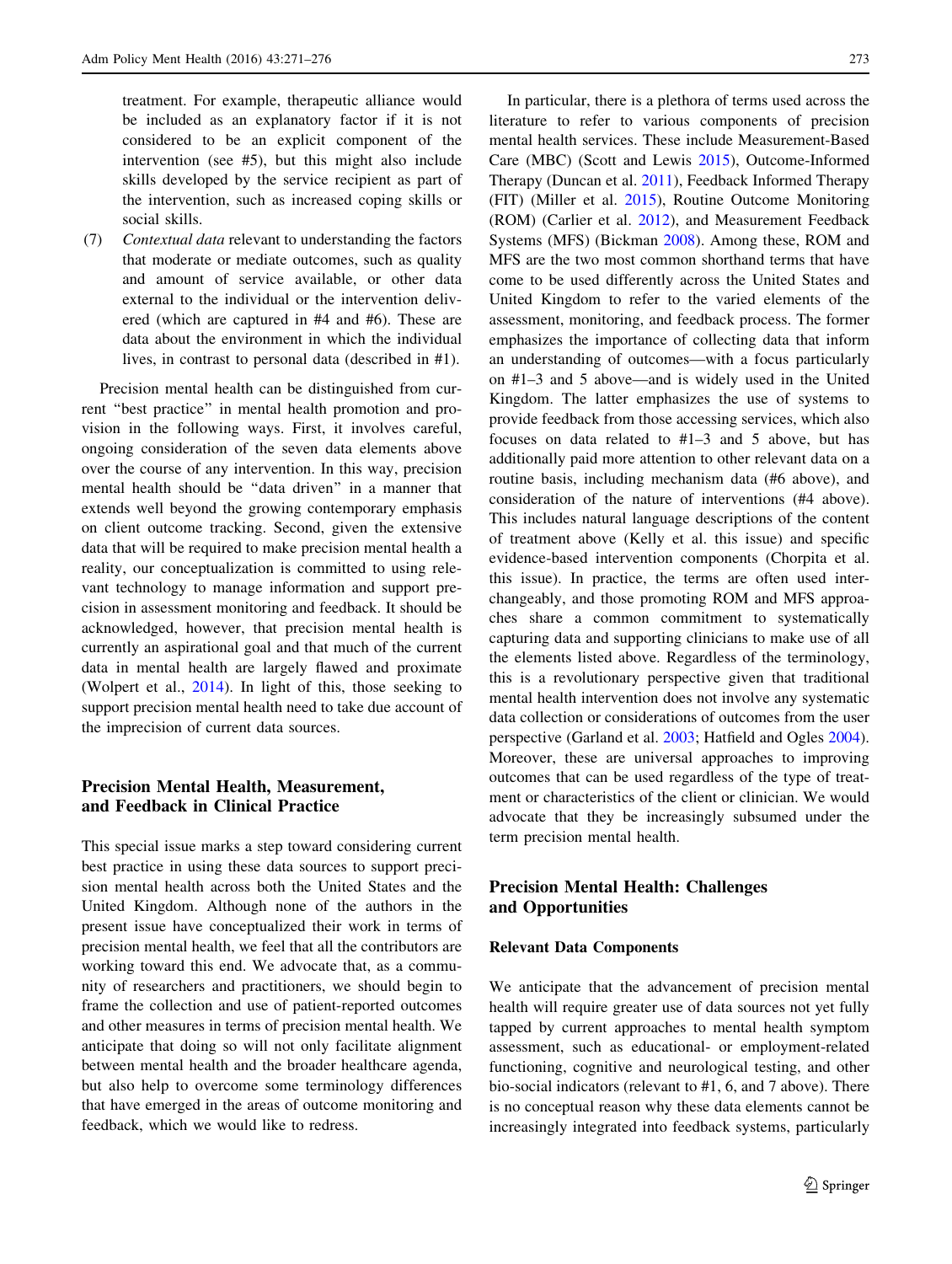as systems move to be largely digital and cloud-based with rapid real-time reporting possible (Lyon et al. [2016](#page-5-0)). However, since many of the measures developed in this area are laboratory-derived, a translational process might be necessary to make them feasible in the real world. For example, Bickman and colleagues developed a battery of measures that are designed for use in real-world settings where time is short (Bickman and Athay [2012\)](#page-5-0).

Moreover, precision mental health provides an opportunity for the field to move beyond traditional self-report data. Almost all the data currently collected are based on clients' or others' completion of questionnaires. Although such an approach provides critical information about clients' perceptions of their own difficulties, this mono-method dependency is problematic. While we are aware that we still have much work to do to integrate and understand selfreport data (De Los Reyes [2011\)](#page-5-0), we are missing new and rapidly emerging sources of information. For instance, Torous and Baker  $(2016)$  $(2016)$ , as well as many others, have noted that the new technologies based on smartphones and wearable sensors offer access to data and events that are not possible with electronic or paper-based questionnaires completed in the office or clinic. Although there are numerous complex issues that need to be resolved with the use of these new technologies (e.g., privacy, security, validity), there is significant potential to transform what we know about mental health and mental health services.

Among the data sources captured in the list presented above, information about the intervention itself (#4 above) is particularly underdeveloped. Physical medicine is going through a major cultural shift from the practice of medicine as an art to medicine that is evidence based and follows guidelines and standards. However, this has not been a simple journey, and some of the problems encountered may be remedied by an emphasis on precision medicine (Greenhalgh et al. [2014\)](#page-5-0). Although many evidence-based treatments exist in mental health, research indicates that these are not yet part of the mainstream clinical culture (Becker et al. [2013\)](#page-4-0). Moreover, there is currently little incentive for providers to use these treatments and monitor their fidelity. Thus, most care is described using the imprecise—and typically heterogeneous—term ''treatment as usual''. Many of the feedback studies to date have introduced feedback practices into that ''treatment as usual'' context, which may not be optimal. This lack of precision in describing treatment is a handicap for feedback systems, because is it unclear not only what data to relay, but also what actions the clinician should take based on the feedback. The use of frameworks to identify intervention components (e.g., Chorpita et al. [2005](#page-5-0); Michie et al. [2014\)](#page-5-0) should continue to be advanced, but they are not yet widely embedded in practice, as will be noted in many of the contributions to this special issue.

#### Building Precision Mental Health Databases

The mental health field lacks high-quality, large databases that include linked data from #1 to #7 above. Databases currently available to form the basis for precision medicine are likely to be drawn from three sources: clinical trials, routine care, and cohort studies. While we could find no systematic data on the sizes of clinical trials, ClinicalTrials.gov, as of December 2015, lists 192,475 trials, 7366 (3.8 %) of which deal with some aspect of mental health. Most of these include some elements of #1–7, but not all. Furthermore, many will be limited in the populations covered. Cohort studies including those developed by groups of volunteers are a potentially useful source of data (Precision Medicine Initiative Working Group, [2015](#page-5-0)), but the mental health aspects of such databases are typically limited. For the foreseeable future, routine care is likely to be the key source of data for pursuing precision mental health. However, these datasets are likely to be highly flawed and incomplete, suffering from the challenges common to administrative datasets (e.g., missingness, inadequate specification) and exacerbated by the fact that, in mental health, we will have to depend on typical community-based treatment. Significant sources of data for health care are hospital data systems and laboratory test results. Hospitals and laboratories have a long history of collecting and maintaining relatively high-quality data, but outpatient mental health services often do not share this tradition. Furthermore, most existing data systems are not designed to ''talk'' to each other. This interoperability problem exists in physical medicine, but there are financial incentives for providers to develop such systems (e.g., Blumenthal and Tavenner [2010](#page-5-0)). Moreover, there are large investments being made by governments to create solutions.

Presently, ROM and MFS are in the forefront of developing technologies suitable for mental health to obtain the needed data. However, given the lack of similar incentives and financial resources, and the lack of standardized and widespread measurement, progress will be slow. The quality of mental health data from routinely collected data sources is therefore likely to remain a problem for some time to come. Many of the papers in this special issue deal with the problems inherent in collecting such data in the real world.

# Facilitating Ease of Data Capture and Use in Mental Health

One of the major challenges this field faces concerns the implementation of data capture and use in the context of under-resourced and overstretched services. In many cases, new measures must be developed because the existing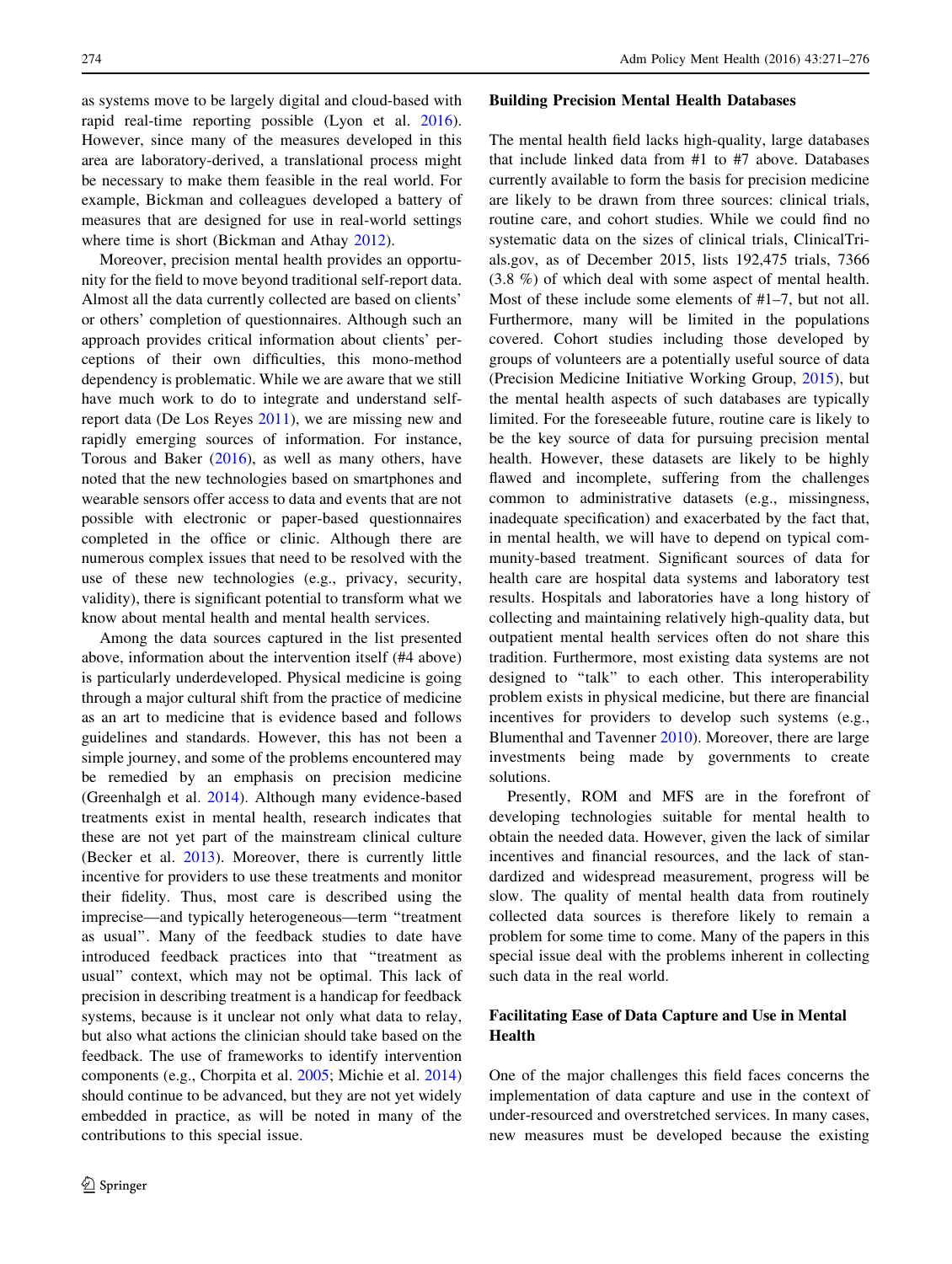<span id="page-4-0"></span>measures were developed for research projects without severe time restrictions for data collection. The resources available in research settings stand in contrast to the conditions of service delivery in the real world, where assessment is often seen as ''stealing'' time from treatment. Furthermore, the focus on monitoring makes more relevant individualized (i.e., idiographic) assessment approaches that are typically used for intra-individual comparisons (i.e., comparing individuals with themselves over time), rather than comparing individuals with established norms from a larger population (Haynes et al. [2009](#page-5-0); Weisz et al. [2011\)](#page-5-0). Many of the articles in this issue address the issue of implementation and draw on implementation science for suggested ways forward.

### MFS and ROM Support Precision Mental Health

The current special issue contains two companion sections that showcase projects designed to support the elements of precision mental health listed above. They address some of the challenges previously identified via different technical (i.e., training, consultation, learning collaborative) and technological (i.e., digital measurement feedback systems and electronic health records) strategies. The special issue arose because of a range of work going on across the United States, United Kingdom, and elsewhere (e.g., the Netherlands) where researchers and practitioners were experiencing common challenges and concerns. Originally designed as two separate contributions, the commonalities between the groups became clear and therefore they were brought together in one issue while treating each section with its own introduction and overview. For specific information about the individual article author contributions, the reader is referred to the individual special section introductory papers. Specifically, Edbrooke-Childs, Wolpert and Deighton (this issue) have prepared a section focused on the use of patient-reported outcome measures (PROMs), which includes consideration of training and support necessary to allow for implementation. Lyon and Lewis (this issue) oversee a section that focuses on the development and implementation of digital MFS technologies explicitly designed to support ROM practice.

Papers in both sections stress that implementation and long-term sustainment of using patient-reported outcomes and other data to inform practice can be fraught with challenges, such as varying levels of organizational buy-in, long timelines, and mounting costs. Nevertheless, they also demonstrate the potential payoffs of successfully installing these innovations. Furthermore, the papers make it clear that the implementation of feedback technologies involves many of the same issues as those involved in the implementation of other evidence-based practice changes in

behavioral health. Thus, they require good design and packaging to make them accessible and useable for practitioners, and to facilitate their uptake and long-term use. This may be accomplished by explicitly incorporating stakeholders and stakeholder perspectives into structured processes for the development, selection, and implementation of new innovations. Consistent with the broader implementation literature (Beidas and Kendall 2010), effective training and consultation procedures are necessary regardless of the type of innovation being implemented. Furthermore, both sections make clear the value of qualitative, quantitative, and mixed-methods approaches to (1) evaluate clinician and service recipient views toward the technological and practice changes that characterize implementation of feedback approaches, (2) tailor the practices or technologies to meet their needs, and (3) determine their effectiveness in promoting positive service outcomes. With this special issue, we hope to advance the science and practice of precision mental health by considering the capture, feedback, and use of data in community service settings, as well as the processes and strategies through which these innovations are developed, implemented, and evaluated.

Acknowledgments Work on this publication was, for the second author, supported by the National Institute of Mental Health (NIMH) under award number K08MH095939.

#### Compliance with Ethical Standards

Conflict of Interest The authors declare that they have no conflict of interest.

Ethical approval This article does not contain any studies with human participants or animals performed by any of the authors.

Open Access This article is distributed under the terms of the Creative Commons Attribution 4.0 International License ([http://creativecommons.](http://creativecommons.org/licenses/by/4.0/) [org/licenses/by/4.0/\)](http://creativecommons.org/licenses/by/4.0/), which permits unrestricted use, distribution, and reproduction in any medium, provided you give appropriate credit to the original author(s) and the source, provide a link to the Creative Commons license, and indicate if changes were made.

### References

- Avitabile, D. (2015). Precision medicine or personalized medicine: What's in a name? Retrieved January 8, 2016, from [http://](http://healthworkscollective.com/david-avitabile/291841/precision-medicine-or-personalized-medicine-what-s-name) [healthworkscollective.com/david-avitabile/291841/precision](http://healthworkscollective.com/david-avitabile/291841/precision-medicine-or-personalized-medicine-what-s-name)[medicine-or-personalized-medicine-what-s-name.](http://healthworkscollective.com/david-avitabile/291841/precision-medicine-or-personalized-medicine-what-s-name)
- Becker, E. M., Smith, A. M., & Jensen-Doss, A. (2013). Who's using treatment manuals? A national survey of practicing therapists. Behaviour Research and Therapy, 51, 706–710. doi:[10.1016/j.](http://dx.doi.org/10.1016/j.brat.2013.07.008) [brat.2013.07.008.](http://dx.doi.org/10.1016/j.brat.2013.07.008)
- Beidas, R. S., & Kendall, P. C. (2010). Training therapists in evidence-based practice: A critical review of studies from a systems-contextual perspective. Clinical Psychology: Science and Practice, 17, 1–30. doi:[10.1111/j.1468-2850.2009.01187.x.](http://dx.doi.org/10.1111/j.1468-2850.2009.01187.x)